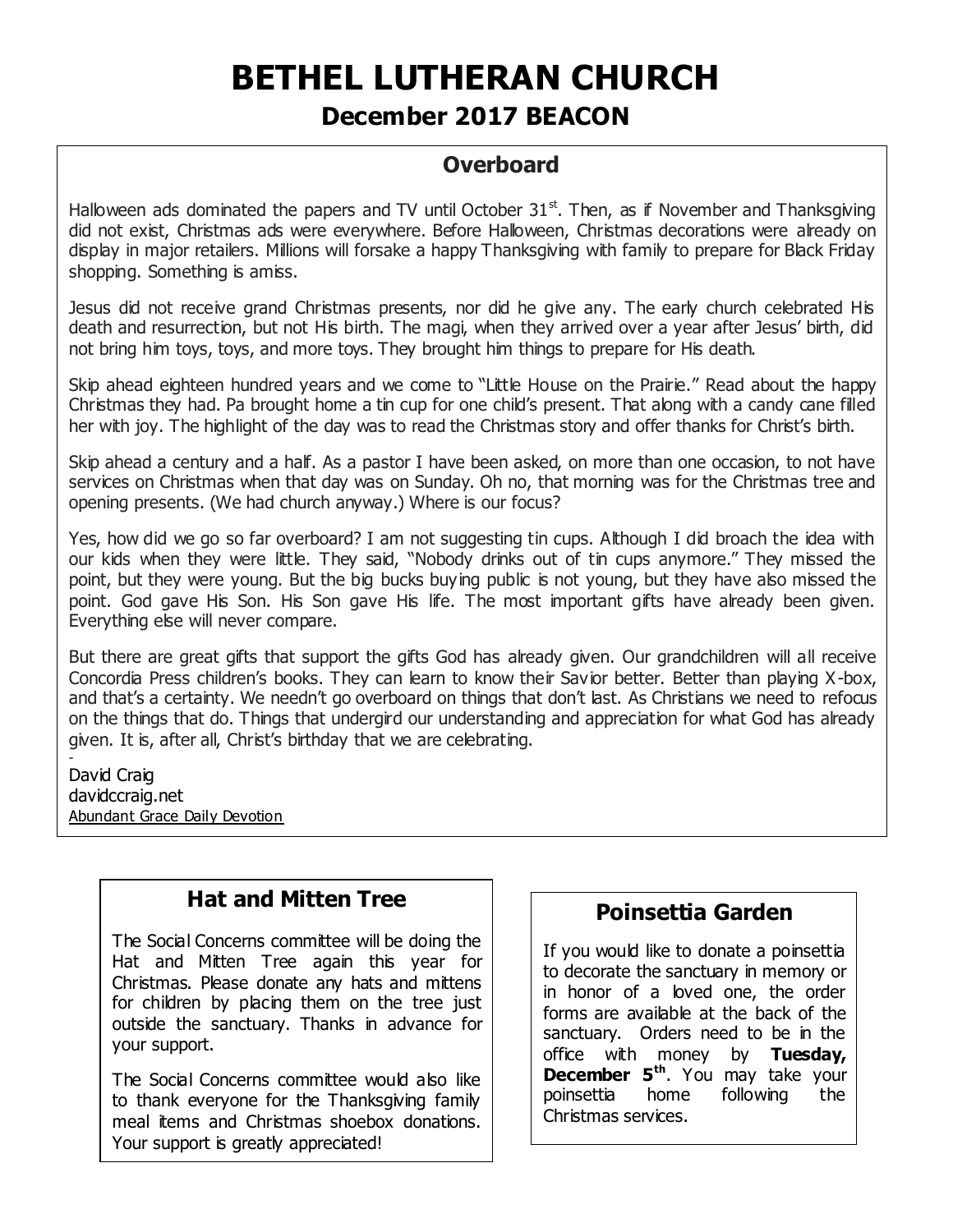# **AP Food Pantry**

December is Bethel's month to set up at the AP Food Pantry. On **Friday, December 15, 4-5 volunteers are needed at 2:00 p.m.** to set up. If you are able to help, please see the sign-up sheet on the bulletin board in the narthex. Thank you.

# **Quilting Update**

Since we started quilting in September, 55 quilts have been completed and 69 quilts were given away, as follows:

 Adult Stabilization Dumont Nursing Home Friends of the Library Grundy Center Nursing Home Lions Club Parker Place Ronald McDonald House Women's Adult Hope Cancer Center Bethel Church Family

# **Fire Extinguishers, Location Of**

The location of each fire extinguisher is listed below; this list is also posted in several locations at the church.

Sanctuary Level:

- In the narthex, to the right of the mailboxes
- In the office, near the office assistant's desk
- Top of the southwest basement steps

Basement:

- Inside custodian closet, by water heater
- In the kitchen, by basement steps that lead to parsonage
- In the fellowship hall, southwest corner

Balcony:

• Near the balcony door

### **Thank you** –

THANKS! Bethel for the prayers, get well wishes, and also to the prayer chain on my behalf. And thanks for all the "fuzzies." Love you all

> Sincerely, <u>- Senne Senne Senne Senne Senne Senne Senne Senne Senne Senne Senne Senne Senne Senne Senne Senne Senne Senne </u>

# **Thank you** –

Many thanks for your prayers and kindnesses the last couple of months. It's a real blessing to be part of such a caring congregation.

> Thank you, Terry Mennen

# **Family Devotions for December**

## **A Light in the Darkness**

Bible Verse: "The **true light** that enlightens every man was coming into the world." John 1:9

–

The world before Jesus was born was a dark place, a place with unfulfilled hope. It wasn't until God sent His Son, the Light of the World, to die for us and live again, that we had the hope of everlasting life fulfilled! So how fitting it is for us to celebrate the **True Light** coming into the world by lighting it up! This Advent and Christmas season, let's remind our families about the real reason for these beautiful lights :

- 1) Light the first Advent candle beginning December 3, adding one each week through Christmas.
- 2) Read Scripture passages about the **Light of the World**, such as John 1:1-5; John 8:12; Matthew 4:15,16 . . . and search for others!
- 3) Read the Christmas story in Matthew 1:18-24 and in Luke 2:1-19.
- 4) As a family, tour light displays and talk about the light of Jesus shining in our lives today.
- 5) Talk about your Christmas traditions and how Jesus' birth is the reason for them.

Pray: Dear Heavenly Father, thank you for lighting up our world by sending us your Son, Jesus Christ, our Lord and Savior. Amen.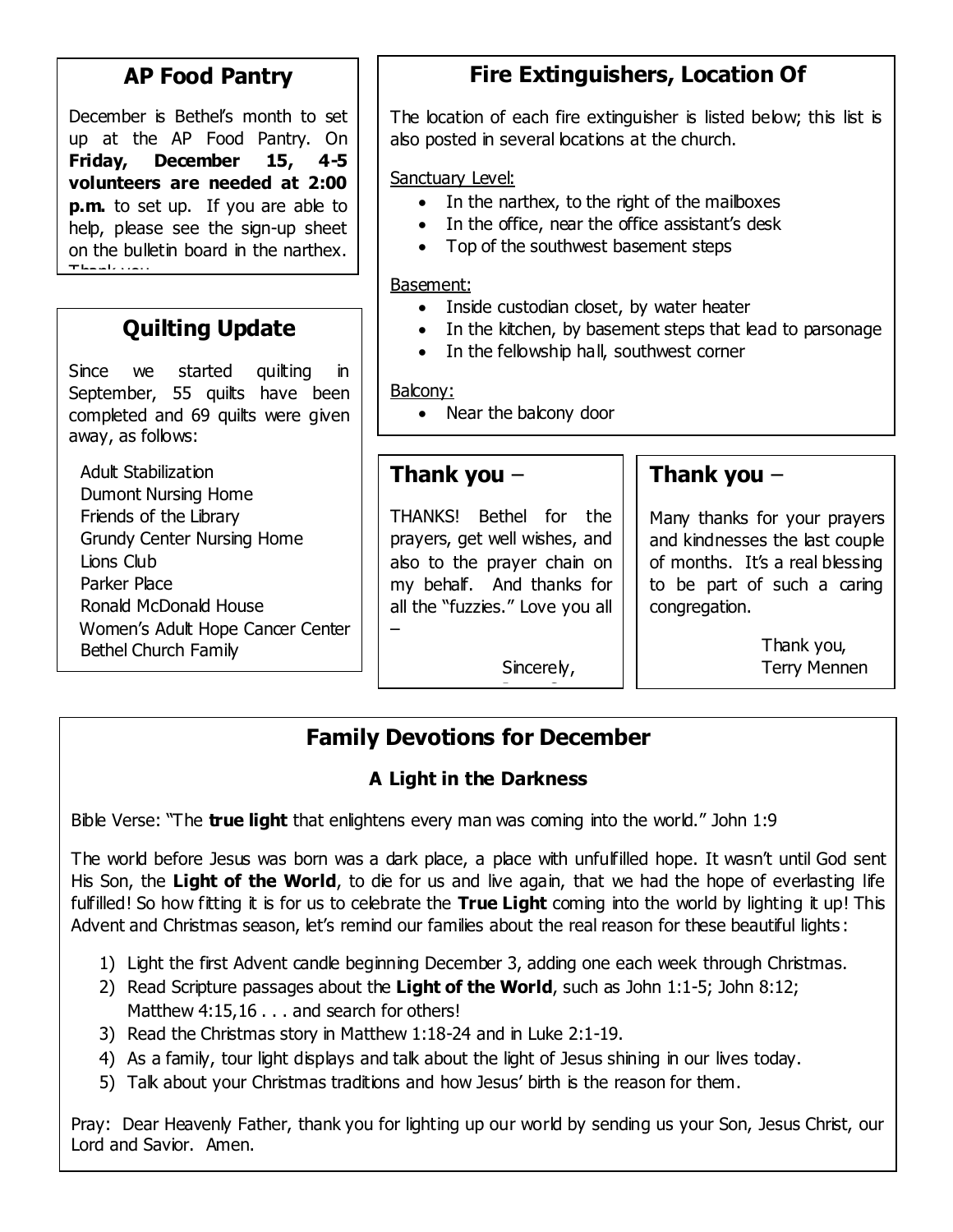#### **December Bible Reading Schedule**

| Dec. 1, Fri:<br>Saturday:<br>Sunday:                                                  | I Sam. 18:17-30, Isaiah 42:14-25, Rev. 14:1-11<br>I Sam. 19:1-13, Isaiah 43:1-15, Rev. 14:12-20<br>Genesis 48                                                                                                                                                                                                                         |
|---------------------------------------------------------------------------------------|---------------------------------------------------------------------------------------------------------------------------------------------------------------------------------------------------------------------------------------------------------------------------------------------------------------------------------------|
| Dec 4, Mon:<br>Tuesday:<br>Wednesday:<br>Thursday:<br>Friday:<br>Saturday:<br>Sunday: | I Sam. 19:14-24, Isaiah 43:16-28, Rev. 15<br>I Sam. 20:1-16, Isaiah 44:1-17, Rev. 16:1-11<br>I Sam. 20:17-34, Isaiah 44:18-28, Rev. 16:12-21<br>I Sam. 20:35-42, Isaiah 45:1-13, Rev. 17<br>I Sam. 21, Isaiah 45:14-25, Rev. 18:1-8<br>I Sam. 22:1-10, Isaiah 46, Rev. 18:9-24<br>Genesis 49                                          |
| Tuesday:<br>Wednesday:<br>Thursday:<br>Friday:<br>Saturday:<br>Sunday:                | Dec. 11, Mon: I Sam. 22:11-23, Isaiah 47, Rev. 19:1-10<br>I Sam. 23:1-18, Isaiah 48:1-11, Rev. 19:11-21<br>I Sam. 23:19-28, Isaiah 48:12-22, Rev. 20<br>I Sam. 24:1-7, Isaiah 49:1-13, Rev. 21:1-8<br>I Sam. 24:8-22, Isaiah 49:14-26, Rev. 21:9-27<br>I Sam. 25:1-13, Isaiah 50, Rev. 22<br>Genesis 50                               |
| Tuesday:<br>Wednesday:<br>Thursday:<br>Friday:<br>Saturday:<br>Sunday:                | Dec. 18, Mon: I Sam. 25:14-31, Isaiah 51:1-11, Deut. 1:1-18<br>I Sam. 25:32-44, Isaiah 51:12-23, Deut. 1:19-33<br>I Sam. 26:1-16, Isaiah 52, Deut. 1:34-46<br>I Sam. 26:17-25, Isaiah 53, Deut. 2:1-15<br>I Sam. 27, Isaiah 54, Deut. 2:16-37<br>I Sam. 28:1-14, Isaiah 55, Deut. 3:1-17<br>I Sam. 28:15-25, Isaiah 56, Deut. 3:18-29 |
| Tuesday:<br>Wednesday:<br>Thursday:<br>Friday:<br>Saturday:<br>Sunday:                | Dec. 25, Mon: I Sam. 29, Isaiah 57, Deut. 4:1-14<br>I Sam. 30:1-15, Isaiah 58, Deut. 4:15-31<br>I Sam. 30:16-31, Isaiah 59, Deut. 4:32-49<br>I Sam. 31, Isaiah 60, Deuteronomy 5:1-21<br>II Sam. 1:1-16, Isaiah 61, Deut. 5:22-33<br>II Sam. 1:17-27, Isaiah 62, Deut. 6:1-9<br>II Sam. 2:1-17, Isaiah 63, Deut. 6:10-25              |

#### **December Birthdays**

- 2 Riley Ellermann
- 6 Ranae Knock
- 7 Dan Frey
- 15 Jennifer Buss, Kay Frey
- 20 Sarah Redman
- 22 Colton Henrichs, Diane Johnson
- 24 Nina Sweeney
- 26 Savannah Buss
- 28 Sara Mann
- 31 Vada Luhring

#### **December Anniversaries**

- 12 Sam & Ami Cordes (2)
- 14 Ken & Beth Van Lengen (26)
- 22 Bob & Connie Rule (59)
- 27 Joel & Diane Buss (49)

## **Fellowship Following Worship**

Please see the sign-up sheet on the bulletin board to volunteer to make coffee and bring treats for fellowship following worship for a Sunday in December. A separate sign-up sheet will be posted for January and future months. Thank you.

# **Organized Prayer for Bethel Families**

**WEEK OF DECEMBER 3 –** Ben Frieling, Tom & Sara Mann, Nora, Ava & Corryn, Leona Wallbaum, Butch Geertsma

**WEEK OF DECEMBER 10 -** Lance & Kim Marlette, Kaitlin & Erica, Kory & Deb Walters, Terry & Janet Mennen, Eric & Becky (Walters) Simmons

**WEEK OF DECEMBER 17 –** Dennis & Bonnie Gerloff, George Miller, Lee Walters, Guy Gerloff

**WEEK OF DECEMBER 24 -** Justin & Tessa (Gerloff) Matherly & Noah, Carol Warneka, Henry & Janice Gerloff, Darwin & Peggy Miller

**WEEK OF DECEMBER 31 –** Jann Wiegmann, Meri Jo Wiese, Nichole & Tyler, Arlo Williams & Sandra Briggs, Bryce & Ruth Zacharias, Joe & Christina (Tjebkes) Edwards & Sloan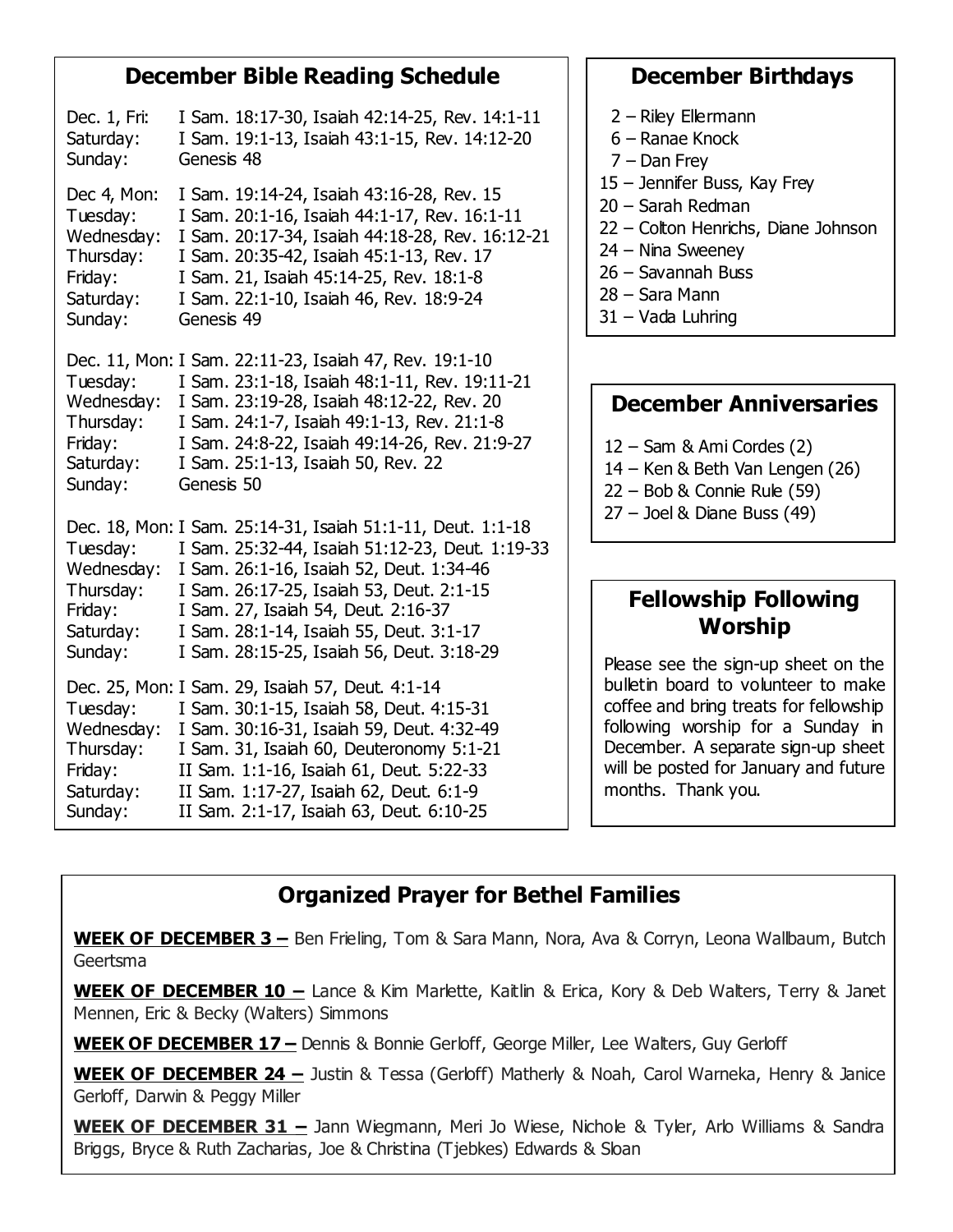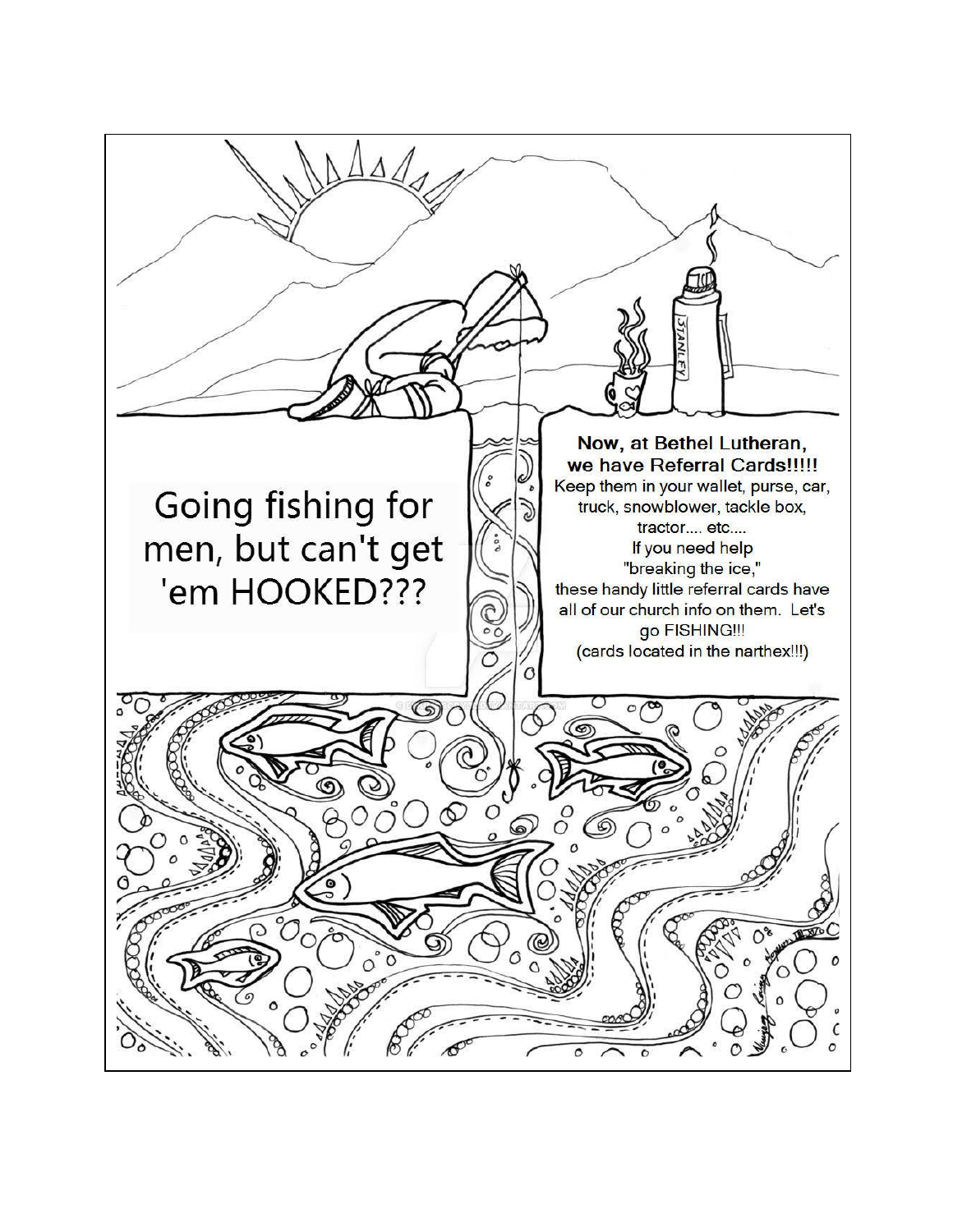# **BLCW News**

 service; no early sales. Anyone may donate. December 3rd is the annual **Cookie and Candy by the Pound Sale**. Donations may be brought to the church on Saturday, the  $2<sup>nd</sup>$ , or Sunday before church. Sales will start following worship

# **Ushers Needed**

Ushers are needed **beginning in January**. A sign-up sheet has been posted on the bulletin board in the narthex. Please sign-up to volunteer to usher for one Sunday or more. Thank you.

| <b>Financial Update as of November 9, 2017</b>                                                                   |                      |                         |  |  |  |  |
|------------------------------------------------------------------------------------------------------------------|----------------------|-------------------------|--|--|--|--|
| <b>Bank Account Balance</b><br>Commitments yet to be paid:                                                       |                      | \$30,438.38             |  |  |  |  |
| - Benevolence<br>- Sanctuary/Interior Bell Tower Repairs/Painting-estimate<br>(congregational vote May 28, 2017) | \$6,500.19<br>500.00 |                         |  |  |  |  |
| - Exterior Gutter finish work-estimate<br>Subtotal - Commitments above<br><b>Balance</b>                         | 500.00               | 7,500.19<br>\$22,938.19 |  |  |  |  |

# **November 9, 2017 Church Council Minutes**

Present: President Day Frey, Darla Drewelow, Carol Chapman, Jenny Hansmann, Michelle Krohn, Bruce Simon, Stacy Palmer

**Call to Order:** "In the name of the Father, and of the Son, and of the Holy Spirit." – Amen.

Approval of Agenda: Motion by Michelle, 2<sup>nd</sup> by Darla.

Approval of the Minutes: Motion by Michelle, 2<sup>nd</sup> by Jenny.

**Approval of the Treasurer's Report:** Motion by Bruce, 2<sup>nd</sup> by Michelle.

Youth Checking Account: Two individuals (Jenny Hansmann and Julia Dudley) will be authorized to utilize the checking account; the Sweeney's name will be removed. Motion by Michelle,  $2^{nd}$  by Bruce.

**Pastor's Report:** Discussed Pastor's upcoming vacation and approved training events. Dan will find out the upcoming vacation dates and details for each.

#### **Ministry Team Reports:**

- Children and Youth Ministry Team  $-$  no meeting
	- Follow-up on Youth Leader position Carol reported Wartburg College is willing to work with us to find students who may be interested. A draft of a job description was reviewed and tabled

for

our next meeting.

- $\bullet$  Outreach Ministry Team no meeting
- $\bullet$  Fellowship Ministry Team no meeting
- Property Ministry Team  $$ 
	- a. Dan will check if it's possible to get the parking lot lines painted yet this year.
	- b. Dan reported the sanctuary lights will all be replaced with new LED lights.
	- c. Bruce reported the safety latch on the SW exit door will be repaired.
	- d. Pastor has asked us to look at an old gas pipe in the parsonage basement that may need to be capped.

 $\overline{\phantom{a}}$ 

Worship and Music Ministry Team – no meeting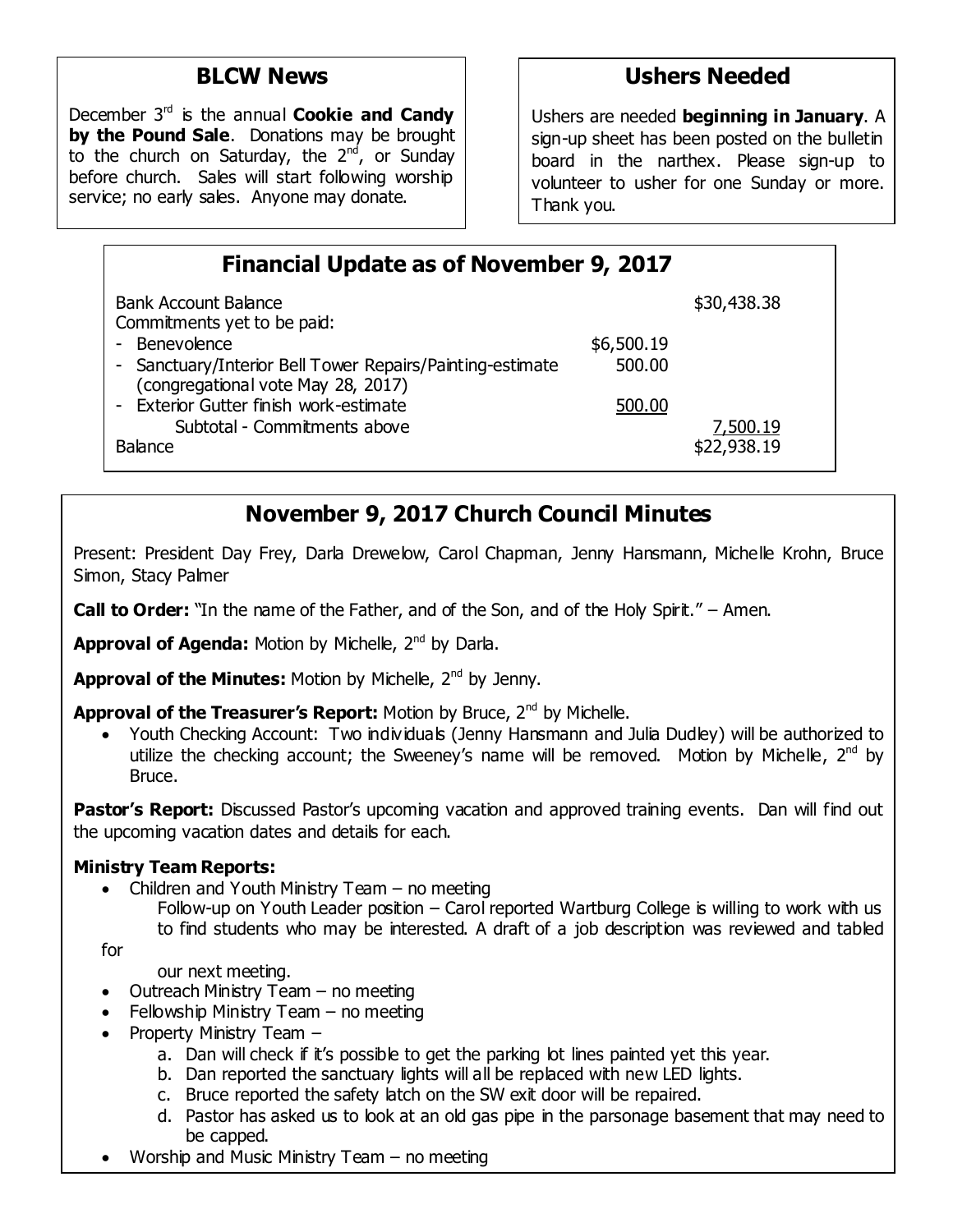November 9, 2017 Church Council Minutes (cont.)

- Social Concerns Ministry Team
	- a. Thanksgiving Adopt a Family our family consists of a single mother with six children; a sign-up sheet has been posted for the items needed.
	- b. Operation Christmas Child Shoe Box Project has been a success. So far 36 boxes have been filled; an additional 10 may be filled with funds received from Thrivent Financial.
	- c. For Christmas, we continue to work with our sources to find families to sponsor.
- $\bullet$  Missions/Benevolence Ministry Team no meeting

**Correspondence:** Recent mailings were discussed and distributed and/or posted when applicable.

#### **Old Business:**

- 1. Summit Companies fire extinguishers anticipate completion by month end.
- 2. McGee Construction Bruce is confident the minor items remaining will be completed timely.
- 3. Nominating Committee no meeting, however, Jim Schwarz will be the Chairperson.
- 4. Confirmation Devin Bernard will be attending Adult Sunday School and on occasion, reciting his confirmation requirements during those sessions. Council is advised to attend when possible.
- 5. Call Committee We will advise the Call Committee that a full-time pastor is what we desire and they should aggressively move ahead to seek one.
- 6. Sound System Dan was authorized to review and purchase best affordable options to enhance our sound system issues inclusive of microphones, video and CD burning devices.

#### **New Business:**

- 1. Snow Removal Koop Snow Removal will be hired.
- 2. Carpet entryway We'll be looking into cleaning and deodorizing options.
- 3. Thanksgiving Services/offering envelopes
	- a. Pastor will be on vacation the week of Thanksgiving November 20–26. Alex McNally will be our supply Pastor for Thanksgiving Eve Service and the November 26 Sunday service at a salary of \$125 + mileage for each service. Motion by Stacy,  $2^{nd}$  by Darla.
	- b. Thanksgiving Offering Envelopes all undesignated funds will be given to the AP Food Pantry. Motion by Stacy, 2<sup>nd</sup> by Michelle.

#### 4. Christmas Services –

- a. On Sunday, December 24, at 9:00 am regular Sunday morning service.
- b. On Sunday, December 24 at 7:00 pm Candlelight Christmas Eve Communion service.
- c. On Monday, December 25 at 9:00 am Christmas morning service.
- d. Christmas sacks will be given this year. Carol and Stacy will review options and make recommendations.
- 5. 2018 Budget Draft was distributed and reviewed; will be reviewed again and approved at the December Council Meeting.
- 6. Annual Meeting will be immediately after worship service on January 28, 2018 with a snow date of February 4, 2018.
- 7. Follow-up on feedback from Fall Kickoff Brunch held on September 10, 2017:
	- a. Fishers of Men discussion with initiatives to be rolled out by year-end.
	- b. Coffee and Refreshments will be offered in the overflow area, following services starting November 12 and each Sunday thereafter. The Church Council will provide refreshments for the month of November. Ongoing, a Sunday sign-up sheet will be provided for the congregation to volunteer to participate.

Meeting was adjourned – motion by Bruce,  $2^{nd}$  by Stacy. Closed with The Lord's Prayer. December Communion Assistants: Diane Buss, Jay Herter

Next Council Meeting – Wednesday, December 13, 7:30 pm

Submitted by Carol Chapman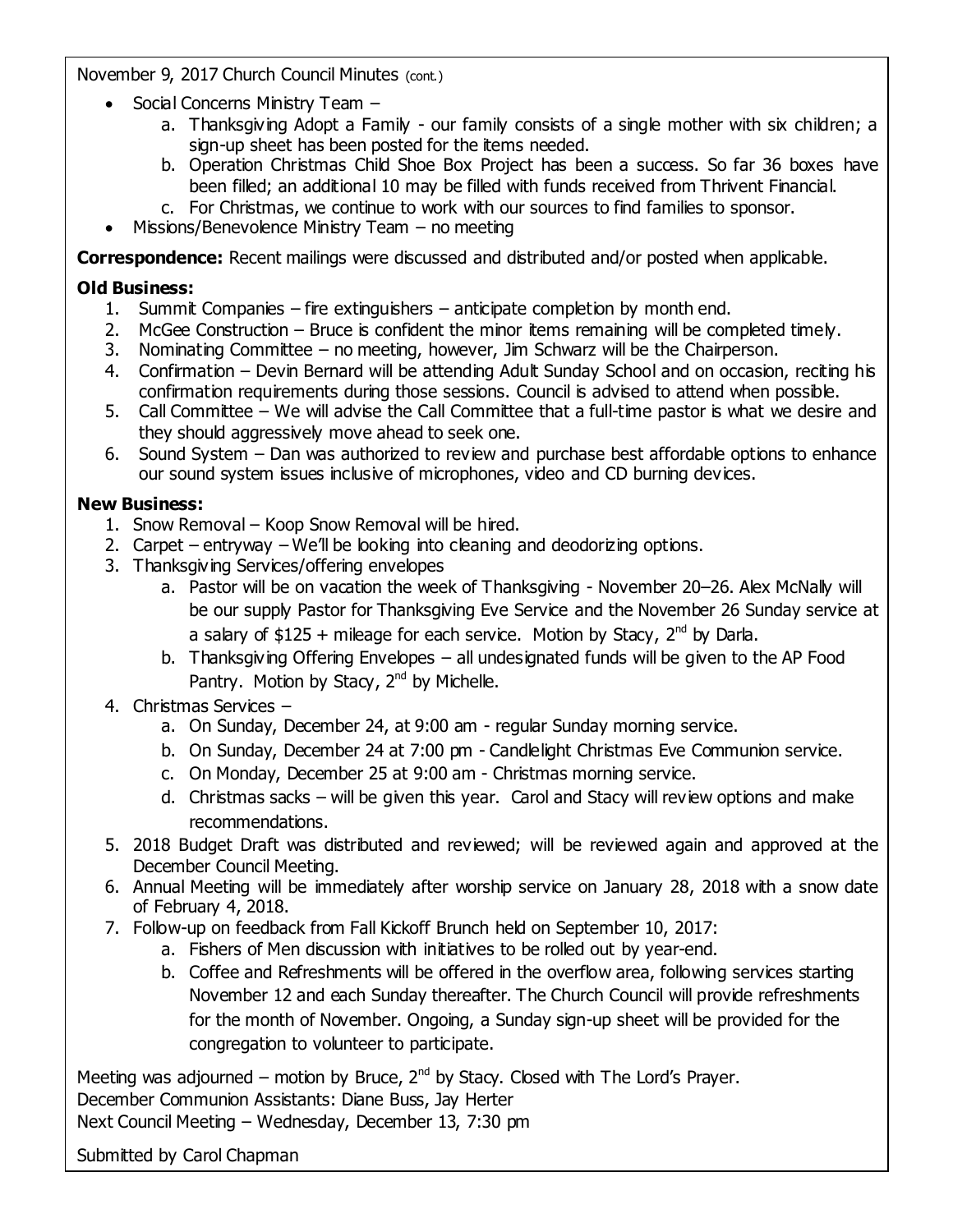# Worship Assistant Schedule for December--Worship Service 9:00 a.m.

|                                       | December 3                                 | December 10                                                 | December 17                    | December 24                                               | December 31                   |
|---------------------------------------|--------------------------------------------|-------------------------------------------------------------|--------------------------------|-----------------------------------------------------------|-------------------------------|
| <b>USHERS</b>                         | Kyle & Mary Rice                           | Vern & Marilyn Ingalls<br>Jason Uhlenhopp &<br>Leah Ingalls | Dennis & Bonnie<br>Gerloff     | Dennis & Bonnie<br>Gerloff                                | Dennis & Bonnie<br>Gerloff    |
| ORGANISTS/PIANISTS                    | Janet Mennen/Sharleen Hubbard/Jacque Craig |                                                             |                                |                                                           |                               |
| <b>ALTAR GUILD</b>                    | JoAnne Schwarz                             |                                                             |                                |                                                           |                               |
| <b>GREETERS</b>                       | Bill & Irene<br>Senne                      | Larry & Carol<br>Chapman                                    | Dennis & Julia<br>Dudley       | Bruce & Cindy<br>Simon                                    | Terry & Janet<br>Mennen       |
| <b>LECTORS</b>                        | Darla Drewelow                             | Jim Schwarz                                                 | <b>Steve Brouwer</b>           | Dave Hubbard                                              | Diane Buss                    |
| <b>LITURGISTS</b>                     | <b>Terry Mennen</b>                        | JoAnne Schwarz                                              | Choir                          | Sharleen Hubbard                                          | Hymn Sing                     |
| <b>ACOLYTES</b>                       | Corryn Mann<br>Evan Palmer                 | Ava Mann                                                    | Devin Bernard<br>Gavin Bernard | a.m. Evan Palmer<br>Candlelight Svc: Ava<br>& Corryn Mann | Ava Mann                      |
| <b>COMMUNION</b><br><b>ASSISTANTS</b> | Diane Buss<br>Carol Chapman                |                                                             | Diane Buss<br>Carol Chapman    | Candlelight Svc:<br>Diane Buss<br>Carol Chapman           |                               |
| <b>COFFEE FELLOWSHIP</b>              | Cookie & Candy by<br>the Pound Sale        |                                                             | Karol Ellermann                |                                                           | <b>Bill &amp; Irene Senne</b> |
| SOUND SYSTEM                          | Jenny Hansmann/Stacy Palmer                |                                                             |                                |                                                           |                               |

# November Summary of Attendance and Financial Contributions

|                                            | <b>Attendance</b> | <b>Bene./Mission</b> | <b>Current</b> | <b>Building Maintenance</b> |
|--------------------------------------------|-------------------|----------------------|----------------|-----------------------------|
| <b>Sunday, November 5</b>                  |                   | \$170.00             | \$3,010.10     | \$0.00                      |
| <b>Sunday, November 12</b>                 | 66                | \$118.00             | \$1,572.02     | \$0.00                      |
| <b>Sunday, November 19</b>                 | 57                | \$124.11             | \$1,727.04     | \$0.00                      |
| Sunday, November 22/26                     | 21/58             | \$347.50             | \$2,181.77     | \$0.00                      |
| Total Receipts January 1-November 26, 2017 |                   | \$7,184.63           | \$95,613.77    | \$100.00                    |

**Email: [bethelparkersburg@gmail.com](mailto:bethelparkersburg@gmail.com) Website: [www.bethelparkersburg.org](http://www.bethelparkersburg.org/) 'Like' & 'Follow' us on Facebook too!**